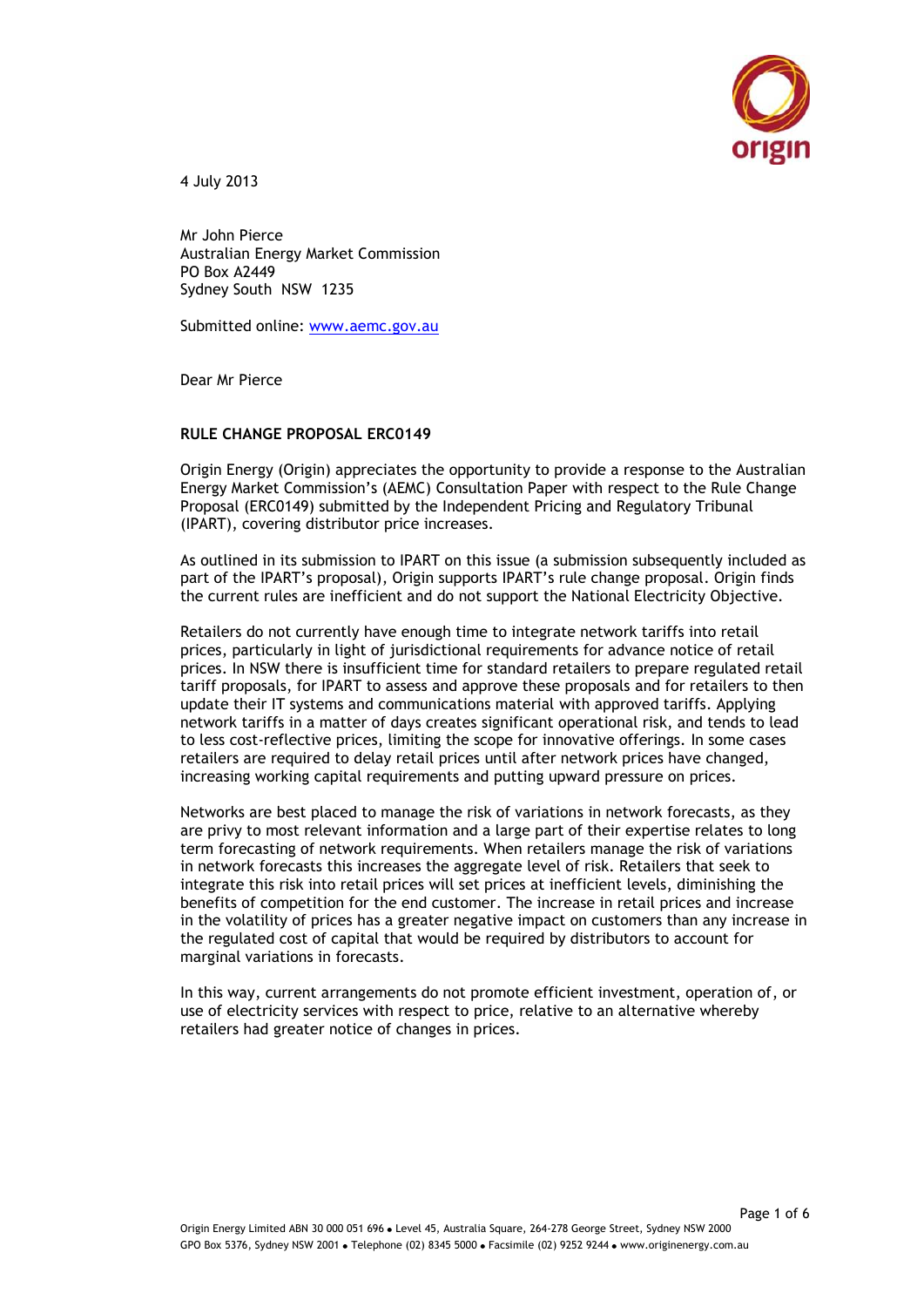*Is the assessment framework presented in this consultation paper appropriate for assessing this rule change request?*

Origin agrees with the assessment framework presented in this consultation paper.

*Are there any other key dates or inputs in the pricing process for TNSPs and DNSPs?*

Origin is unaware of other key dates or inputs.

*Other than the question of timing, are there any other differences in the regulatory arrangements in Victoria which are relevant for the purposes of this rule change request?*

Origin is unaware of other differences in the regulatory arrangements in Victoria which are relevant for the purposes of this rule change.

*What are the risks in requiring TNSPs and in particular, DNSPs to publish their annual prices earlier than currently required? What are the consequences of these risks and can these risks be adequately managed if the proposed rule is made?*

Origin believes that the rule change proposed by IPART would reduce revenue risks associated with estimation relative to the status quo, and as a result would serve the National Electricity Objective, with respect to the efficient operation of energy markets, efficient investment and efficient pricing. Risk in the industry overall would be reduced and any residual risks could be managed.

The Consultation Paper outlines a series of factors that can lead to a divergence between the "x factor" approved by the Australian Energy Regulator and actual distribution price outcomes:

- Changes in transmission price paths;
- Adjustments due to under or over recovery of distribution revenue caps;
- Cost pass through and contingency payments;
- March CPI figures;
- Loss factors as advised by AEMO;  $\bullet$
- Jurisdictional scheme costs;
- Other factors within the price or revenue control formula, such as S factor and F factor schemes or efficiency benefit sharing schemes.

Under current arrangements the retailer is not guaranteed a reliable view of any of these factors before early June at the earliest, with the exception of CPI figures. This frequently does not allow adequate time for retailers to:

- formulate tariffs,
- implement these changes in billing systems; and
- publish these according to regulatory requirements (including within the various regulatory comparators).

As a result, a retailer must frequently rely on the x factor, CPI figure and the draft pricing proposal in order to produce a draft set of retail price, before adjusting these in a matter of one or two days once final network prices are available. Relying on draft prices is problematic with so many other factors at play, since the scope for divergence is significant.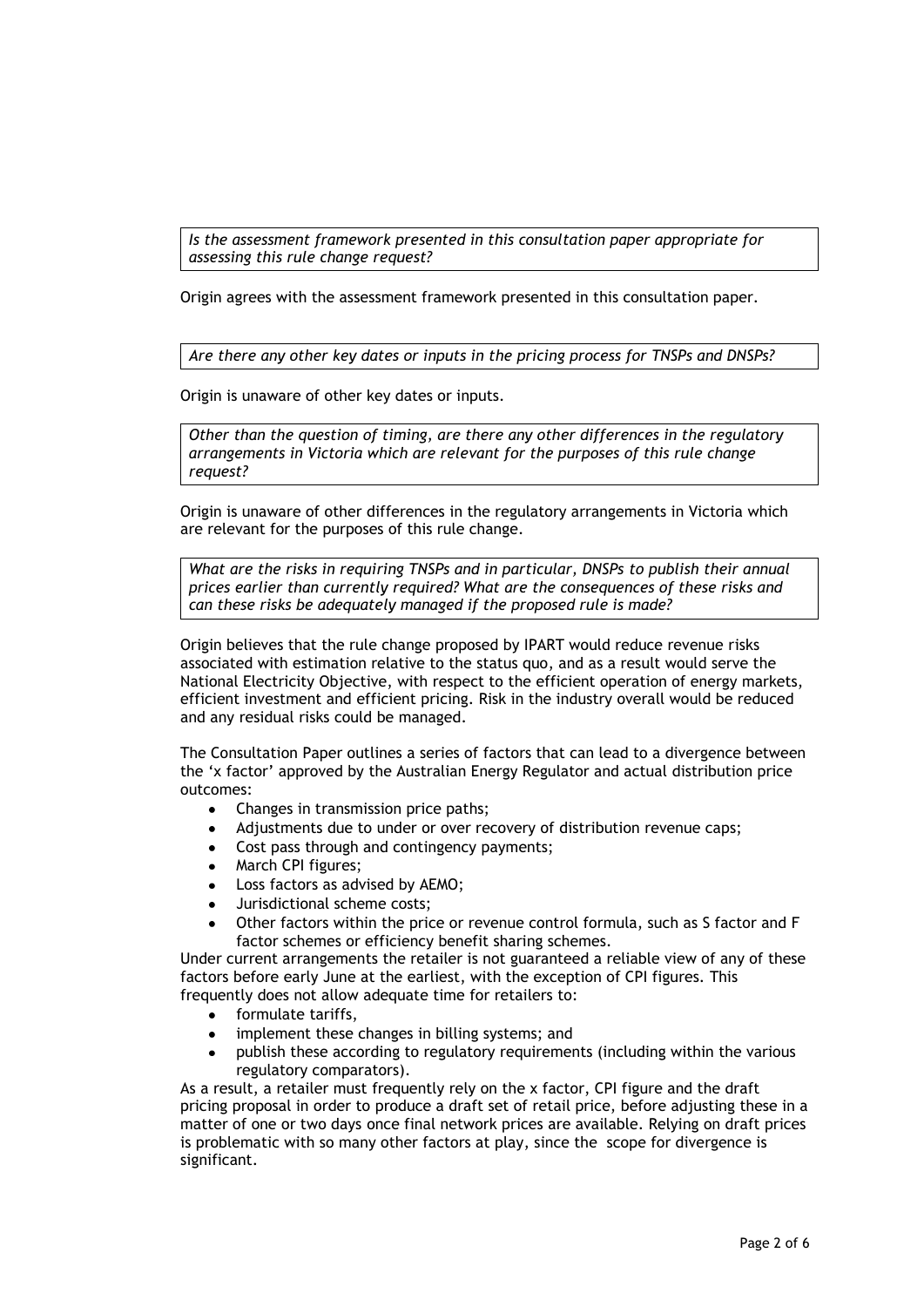When considering the drivers of changes between draft and final prices, it is important to draw a distinction between changes that occur due to:

- Updated distributor forecasts of variables such as consumption, transmission prices, uptake of rooftop solar, etc due to the elapsing of several weeks;
- The final process of negotiation between the distributor and the AER over final  $\bullet$ revenues and the suitability of key inputs to the pricing formula.

In Origin"s view changes of the first type are rare, because the quality of forecasts for the coming year improve only marginally (if at all) between the draft in May and the final in June. By contrast, changes of the second type have been considerable and have created problems for retailers. For example, in 2011-12 ETSA Utilities<sup>1</sup> had an x factor in 2011-12 of around 9 percent that was reflected in their draft proposal, but eventual price rises in excess of 20 percent. In that case the divergence between draft and final did not arise because the distributor had improved its forecasts from May to June, rather it occurred because the final phase of negotiation over revenues had not commenced until after the submission of draft prices. In this period distributors make known to the AER their final applications with respect to pass through amounts, jurisdictional schemes, 's' and "f" factors and similar schemes, and even the recent outcomes of Tribunal reviews. It is this final phase of revenue-setting that must be finalised earlier to reduce industry"s reliance on estimation.

In light of the above, Origin questions the AEMC"s assertion that "If TNSPs and DNSPs are required to set network prices with less actual information, then the revenue risks associated with a greater reliance on estimations could increase."<sup>2</sup> Under current arrangements industry"s reliance on estimation is not less than under IPART"s proposal, the reliance on estimation is simply shifted down the supply chain from networks to retailers, even though retailers are less well-placed to manage this. As a result:

- Significant operational risk is created where retailers must apply network prices in an unreasonably short period of time, or
- Retailers must delay the application of new retail prices, creating a mismatch in the network and retail pricing periods, driving additional working capital requirements and increasing end cost to the customer.

As outlined in IPART"s proposal, this reliance on estimates also constrains the scope for retailers to build tariffs that are cost reflective and innovative, thereby reducing the efficiency of the regulatory process overall.

Under IPART"s proposal both DNSPs and retailers would have visibility over all key inputs as of April, save for a subset of factors that may change moderately in the period between early April and June due to revised forecasting, which can be picked up in the subsequent year through the 'unders and overs' account.

Origin notes that there is some increased forecasting risk posed by a requirement to finalise distribution pricing proposals additional weeks in advance of the new financial year. However, in most cases updates are unlikely to be significant as a result of eight weeks having elapsed. A core feature of network expertise is the ability to forecast changes in network-related inputs over periods of up to five years. An extra eight weeks will add little to the accuracy of forecasts for the coming year. Weather, as one example, is a key driver of network requirements where the ability to forecast over a twelve month period does not improve two months closer to the forecast period. Equally, for the majority of inputs that are less volatile such as consumption volumes, new connections and macro inputs, the accuracy of forecasts is rarely likely to improve significantly over the course of two months. Solar bonus schemes are now closed and SRES multipliers reduced, which reduces uncertainty surrounding PV load growth. The

 1 Now SA Power Networks

<sup>&</sup>lt;sup>2</sup> AEMC Consultation Paper, p.14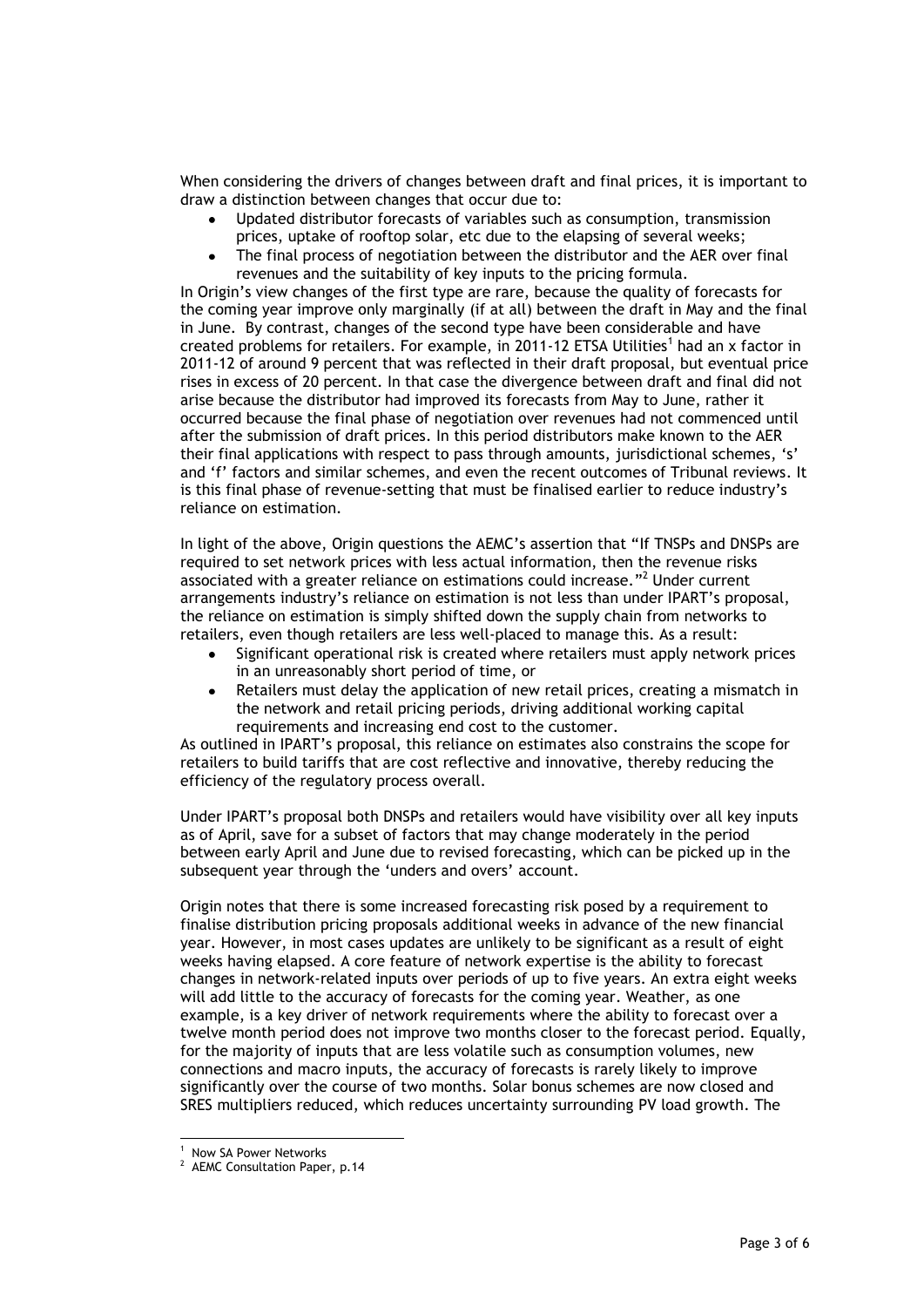question of transmission prices is dealt with by IPART"s proposal in all but the first year. Residual forecasting risk arising in the period April to June can be accounted for through true-up arrangements in subsequent years.

In Origin"s view the net effect of releasing final distribution prices further in advance of when they apply would be to increase visibility of changes in prices across the industry, resulting in a reduction in risk and volatility in end prices and an increase in efficiency.

*Should the AER have a set timeframe in which to assess all DNSP annual pricing proposals?*

*Is anything else involved in the AER approving a DNSP's annual pricing proposal? How much time should be allocated to the AER for this assessment/approval?*

Origin supports IPART"s proposal whereby the AER would have a set timeframe in which to assess all DNSP pricing proposals, and considers that a timeframe of 20 business days is adequate. In the absence of this requirement there can be no certainty about when price proposals will be available. The AER faces time limits in many facets of its revenue setting process for distributors that limit its capacity to make time-consuming investigations. The final stage of pricing approval involves applying the pricing formula, rather than detailed bottom-up assessments. Jurisdictional regulators approve pricing proposals in much shorter periods of time, with comparable numbers of individual tariffs. IPART reviewed the retail tariffs relevant to the Essential and Endeavour areas in four days. Equally, allowing ten business days for distributors to re-submit seems more than ample. The final approval process might also be simplified by AER instituting more prescriptive requirements for the price trends documents, something also proposed by IPART.

While under IPART"s proposal the AER would have reduced discretion to undertake detailed assessments of pricing proposals, there would be an offsetting benefit in terms of increased certainty for industry players and more cost reflective pricing. This will be a net benefit in our view.

*How much time do retailers and jurisdictional regulators require for notification of network prices before finalising retail tariffs and notifying customers? Is the proposed notification of two months sufficient?*

Origin supports IPART"s proposal of two months, which we believe is adequate for notification of network prices before finalising retail tariffs. This takes into account not only the time taken to incorporate the tariffs but also regulatory notification requirements for retail that can extend up to a month in some jurisdictions.

*What type of consultation on level and structure of network prices would be useful to consumers/consumer groups and what benefit would there be? How much scope would there be for consultation on proposed annual network prices?*

Origin believes the market would be more efficient if networks consulted with retailers on the proposed level and structure of network prices. Retailers would better understand how the pricing structures could be applied and networks would better understand limitations in retailers" capacity to apply certain structures. This would lead to more cost reflective pricing and create greater opportunities for innovative pricing structures. There is no value in cost reflective network price structures if retailers are unable to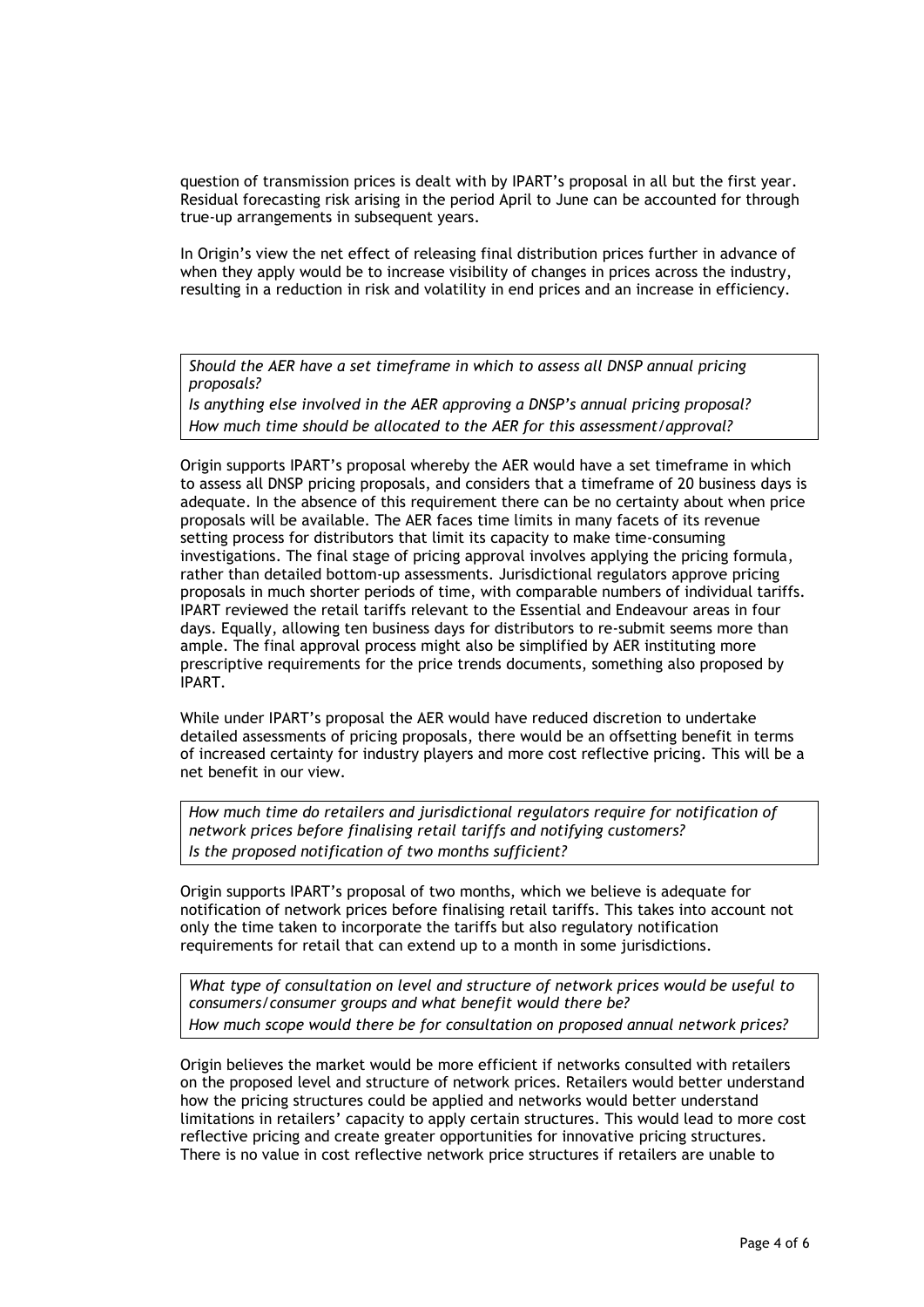reflect these in a meaningful way. Increasingly networks will need to get a sense of which tariffs will be reflected most closely in retail prices as this will have an impact on consumption.

Given time constraints implied by an earlier notification of final prices, consultation could be ameliorated by requiring distributors to begin consultation on price structures ahead of when the final prices apply.

*How useful is the current statement of expected price trends to retailers and consumers?*

*What influences the statement of expected price trends? Should a DNSP's approval of its annual prices be linked to how accurately it can track the statement?*

As noted by the AEMC, the usefulness of the current statement of expected price trends varies by distributor. The statements would be more useful if they provided better and more accurate information and this could be achieved by having more prescriptive requirements. However, in all cases the usefulness of the documents is limited to the extent that they do not include reference to all the factors that create a divergence between price paths approved in access arrangements and actual network tariff outcomes. While nothing precludes distributors from sharing information about forthcoming adjustments to price paths, experience suggests this will not occur reliably in all cases.

Origin appreciates that there are factors in the pricing formulae which can be difficult for distributors to predict in advance, meaning it would be difficult for distributors to ensure that the price trends document was always a reliable indicator of price outcomes. However, the current shortcomings of the pricing trends document would become less significant if retailers had more notice of the factors driving divergence from approved price paths. Ensuring retailers have notice of these elements could be achieved either by a requirement for distributors to update price trends documents every time a significant change in inputs to upcoming pricing proposals became likely (a disclosure regime that would be difficult to enforce), or more simply by adopting IPART"s core proposal – that retailers have two months to review final prices ahead of when they are applied.

*What are the key dates in the initial year pricing process of TNSPs and DNSPs? What is the best option to manage the first year pricing issue? Is it necessary to keep timings for the first year and subsequent years the same?*

Origin agrees with IPART that the first year is of concern. It can be a greater concern since changes are often larger in the first year than in subsequent years. One possible way to address this would be for the NER to require a section in the Access Arrangement that addresses variance between revenues in the last year of the prior period and the price increase in the first year of the next period. This would then reflect the Distributor"s best estimate of all factors that it believed would deliver a change to average price outcomes, in addition to the x factor. This could then be finalised at the same time as the Access Arrangement, rather than at the time of approving prices. Additional changes would then be limited in scope.